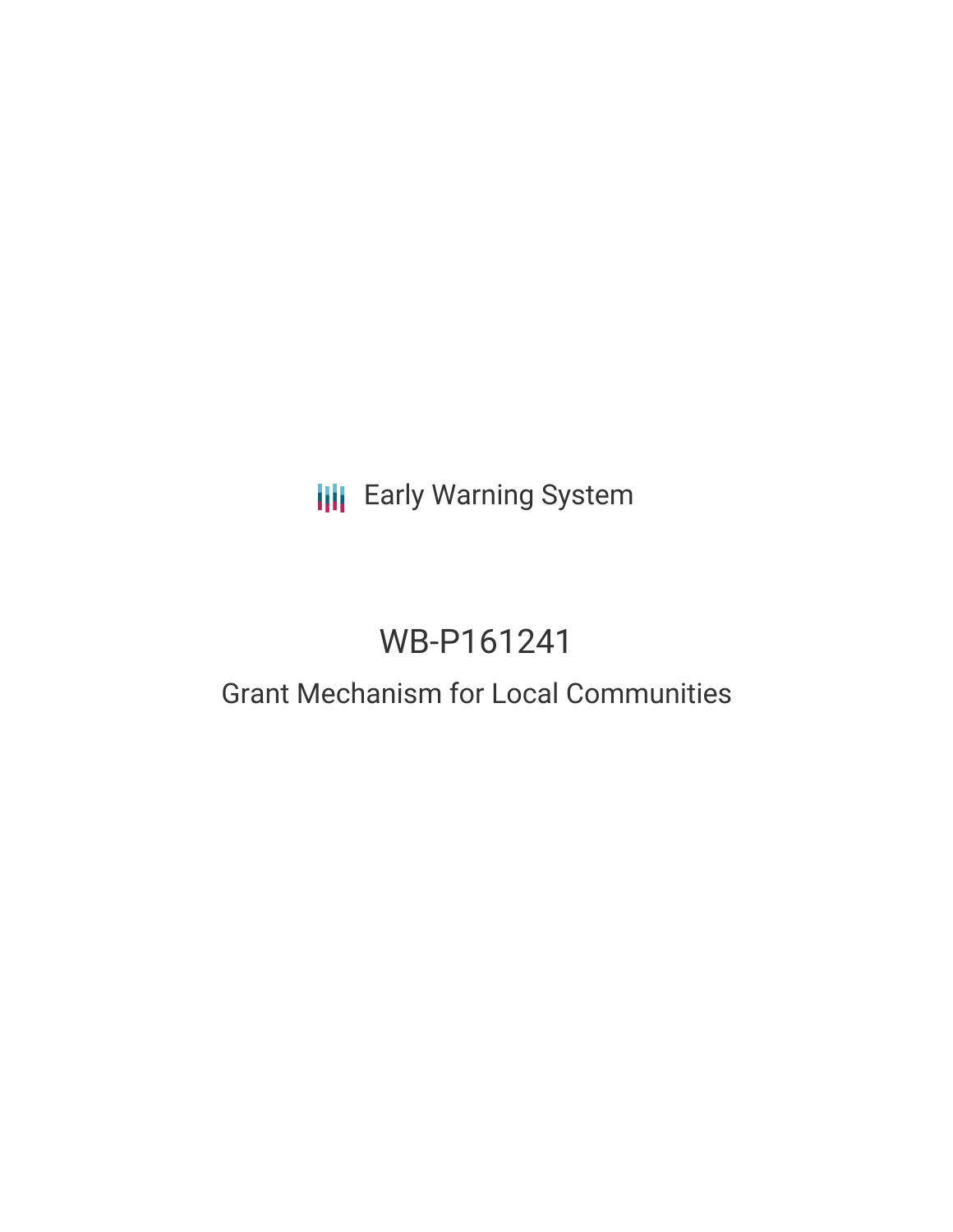

#### **Quick Facts**

| Mozambique                                        |
|---------------------------------------------------|
| World Bank (WB)                                   |
| Proposed                                          |
| B                                                 |
| 2017-10-10                                        |
| Government of Mozambique                          |
| Agriculture and Forestry, Climate and Environment |
| $$4.50$ million                                   |
|                                                   |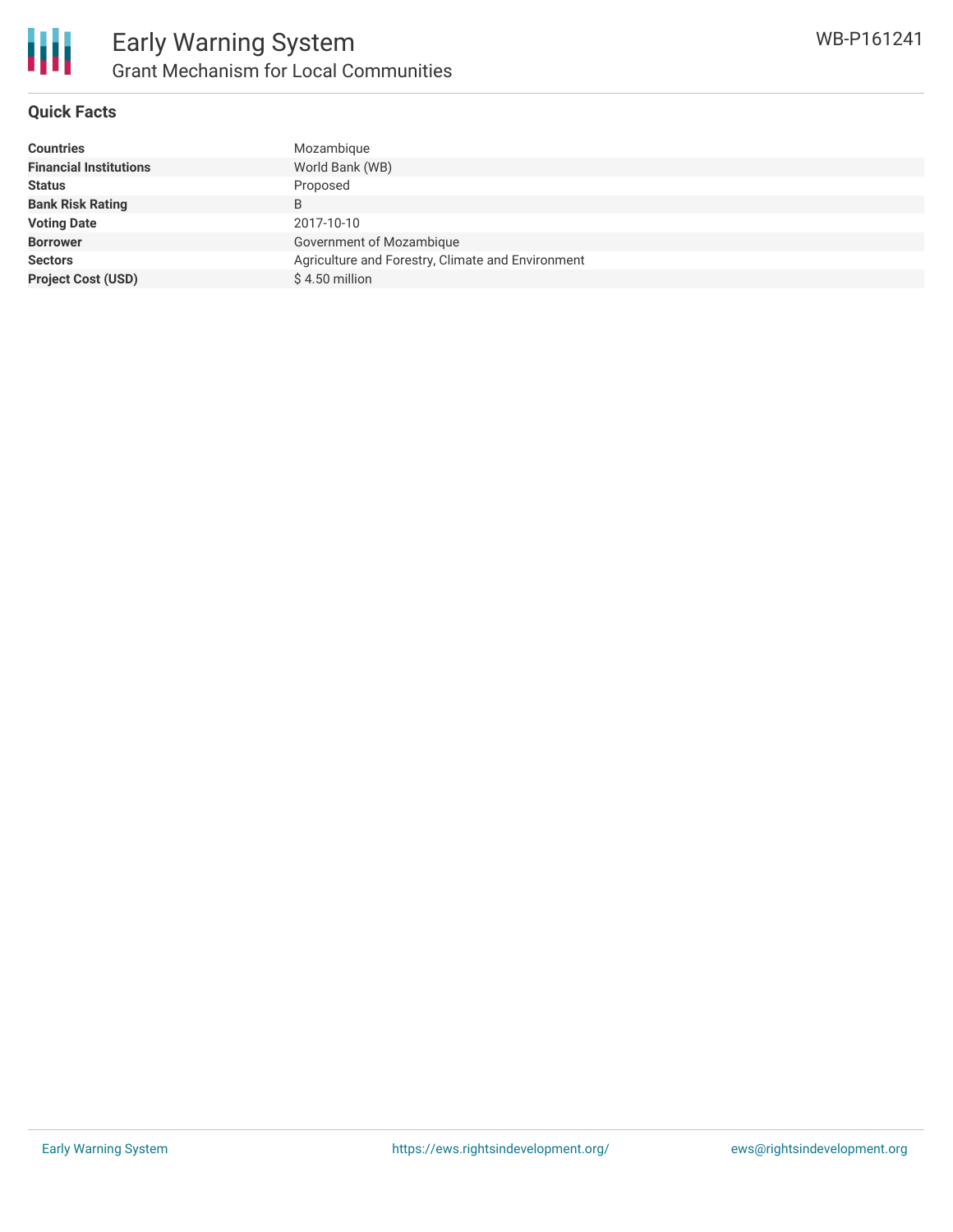

#### **Project Description**

The proposed project is part of a global program - the Dedicated Grant Mechanism for Indigenous Peoples and Local Communities (DGM) under the Forest Investment Program, one of the Climate Investment Funds - which has allocated \$4.5 million in grant resources to Mozambique. The MozDGM is based on (a) the Design Proposal for the global DGM, which was developed by the Global IPLC Working Group and (b) Mozambique's Forest Investment Plan, submitted by the Government of Mozambique to the Forest Investment Program. It follows the framework guidelines and set of activities covered under the components designed for the global DGM.

The Project Development Objective is to strengthen the capacity of local communities, communitybased and civil society organizations to participate in sustainable forest and land management and REDD+ processes at the local, national and global levels.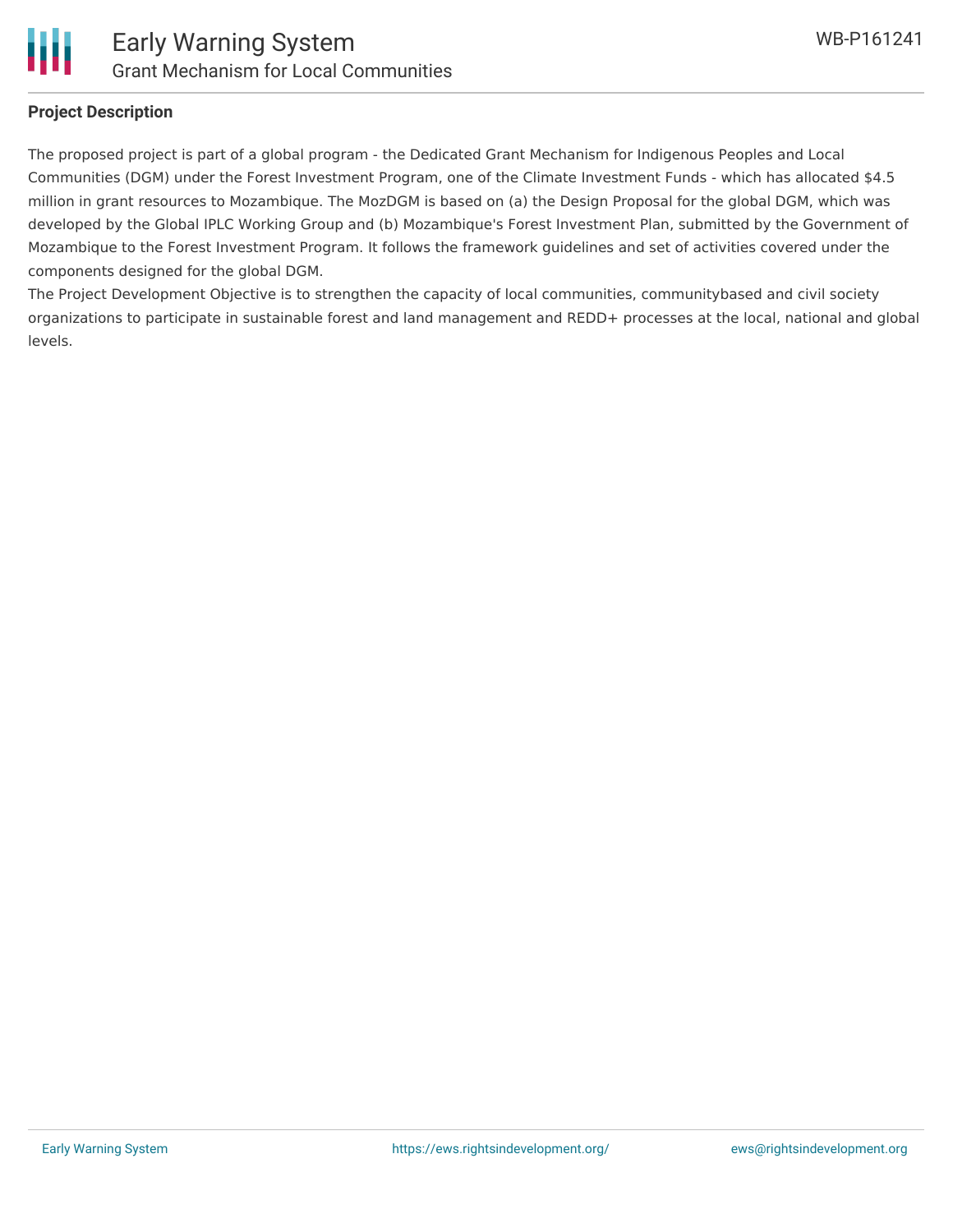

#### **Investment Description**

World Bank (WB)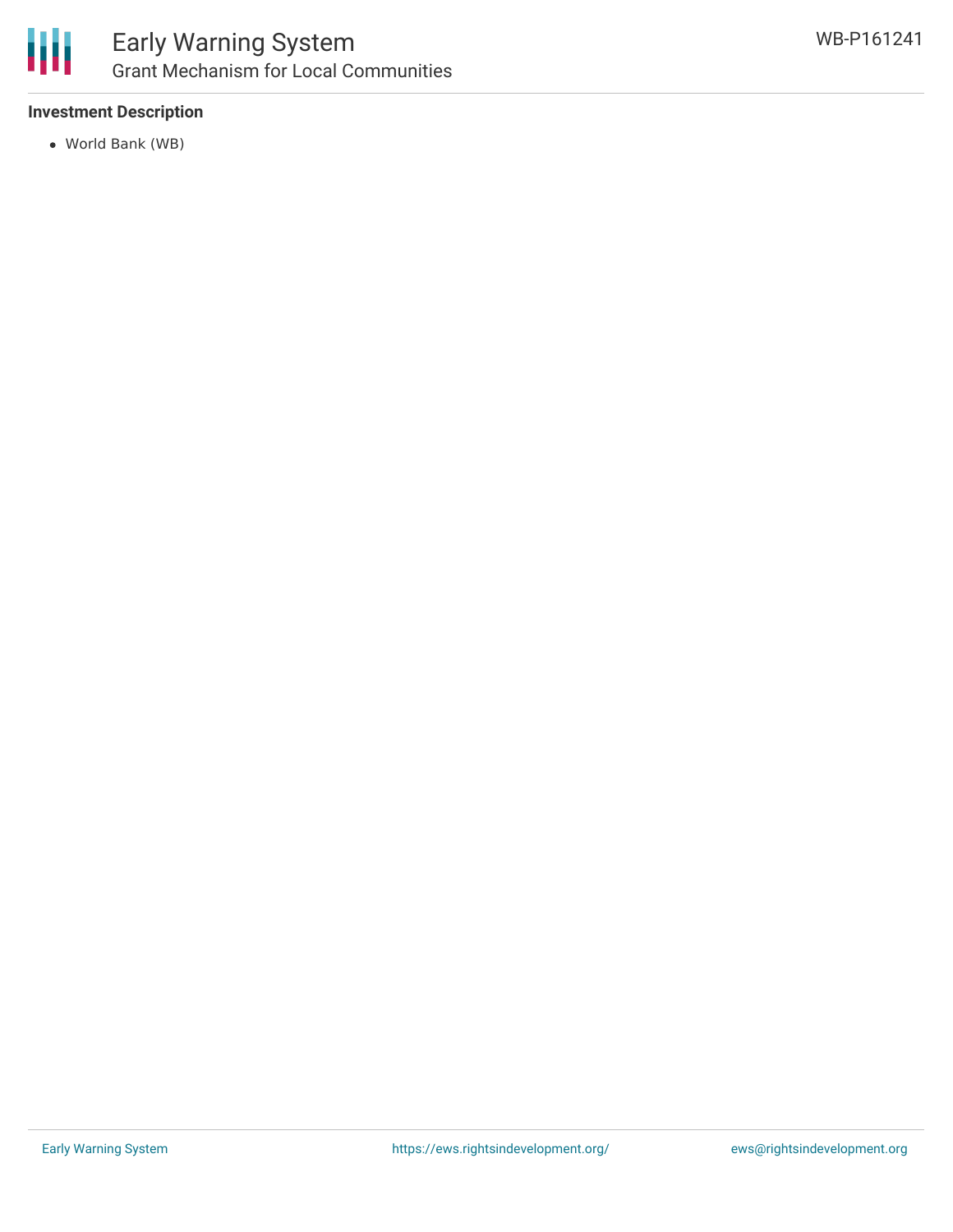

#### **Contact Information**

#### ACCOUNTABILITY MECHANISM OF WORLD BANK

The World Bank Inspection Panel is the independent complaint mechanism and fact-finding body for people who believe they are likely to be, or have been, adversely affected by a World Bank-financed project. If you submit a complaint to the Inspection Panel, they may investigate to assess whether the World Bank is following its own policies and procedures for preventing harm to people or the environment. You can contact the Inspection Panel or submit a complaint by emailing ipanel@worldbank.org. You can learn more about the Inspection Panel and how to file a complaint at: http://ewebapps.worldbank.org/apps/ip/Pages/Home.aspx.